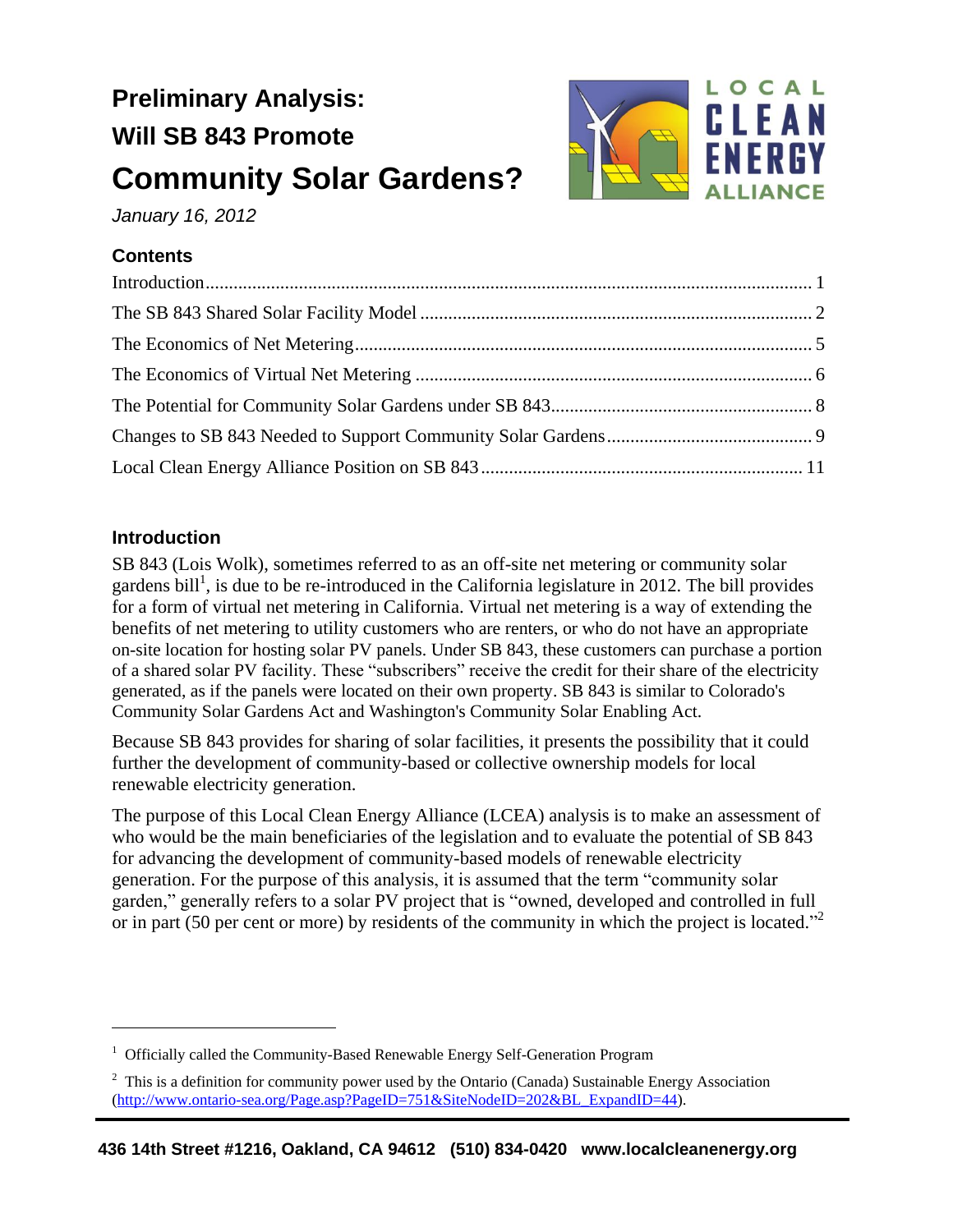To be more specific, this analysis is looking at the potential of SB 843 to promote solar PV projects that have the following characteristics:

- They should be in or near an identifiable community
- They should be owned and controlled by the community through transparent democratic decision making
- They should be locally financed
- They should enable participation by low-income communities
- They should employ a local workforce (using local training programs) for development and maintenance
- They should employ land use policies that preserve agricultural land and environmentally sensitive habitat
- They should be flexible enough (over 20 years) to allow for enhancements such as residential energy upgrades, electricity storage, smart grid, and best practices

# <span id="page-1-0"></span>**The SB 843 Shared Solar Facility Model**

Virtual net metering, as represented by SB 843, is an extension of net metering. To understand what this means, consider the basic net metering model shown in Figure 1.

*Figure 1*



In the net metering model, a property owner, working with a designer, equipment venders, installers and others, builds a solar PV facility on his/her property. The facility provides electricity "behind the meter" so the property owner does not have to purchase that energy from the electric utility.

Any excess electricity generated beyond what is consumed on the property is fed into the grid and credited to the property owner against power needed from the grid (for example, at night, when there is inadequate generation from the solar PV facility). This is the notion of the *net*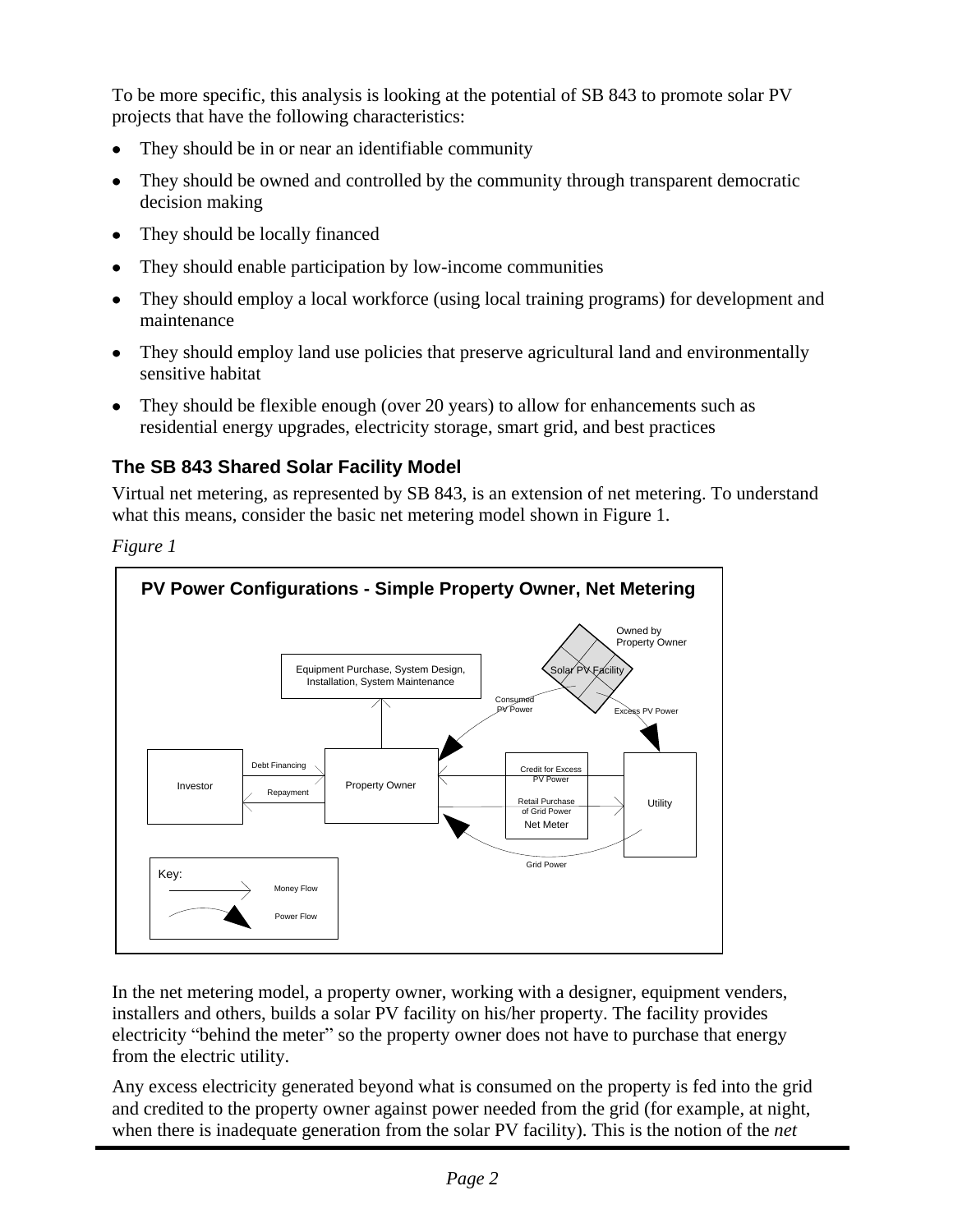meter—it reads the net electricity consumed from the grid. At the end of a billing cycle, any net excess credits are carried forward to the next cycle. At the end of a year, if the solar PV facility has provided a net excess of electricity to the grid, the owner is reimbursed for that electricity at a rate set by the California Public Utilities Commission (CPUC), currently a low rate of about \$.05/kWh.

In practice, most property owners do not have the expertise to find financing and integrate the work of system designers, equipment venders, installers, and system maintenance providers. Typically what they do instead is employ a developer—a solar service provider (SSP)—to organize and perform this work, as shown in Figure 2.

Typically the SSP seeks financing for the project from an equity investor who is able to benefit from depreciation of the assets and receive a 30% federal investment tax incentive. The SSP typically collects state rebates offered by the California Solar Initiative and owns the renewable energy credits (RECs) associated with electricity generated by the facility. (RECs can be sold on the market.) Making use of these incentives, the SSP can lower the effective cost of the electricity generated by the solar PV facility (calculated as a levelized cost over the 20-year lifetime of the facility).





While in some cases ownership of the resulting solar PV facility will reside with the property owner, it is quite often the case that the SSP owns the facility and the property owner signs a lease or a power purchase agreement with the SSP to secure the generated electricity.

Virtual net metering extends the net metering model by replacing the single property owner in Figure 2, who has a local solar PV facility on his/her property, with a subscriber group that "shares" an off-site solar PV facility, as shown in Figure 3.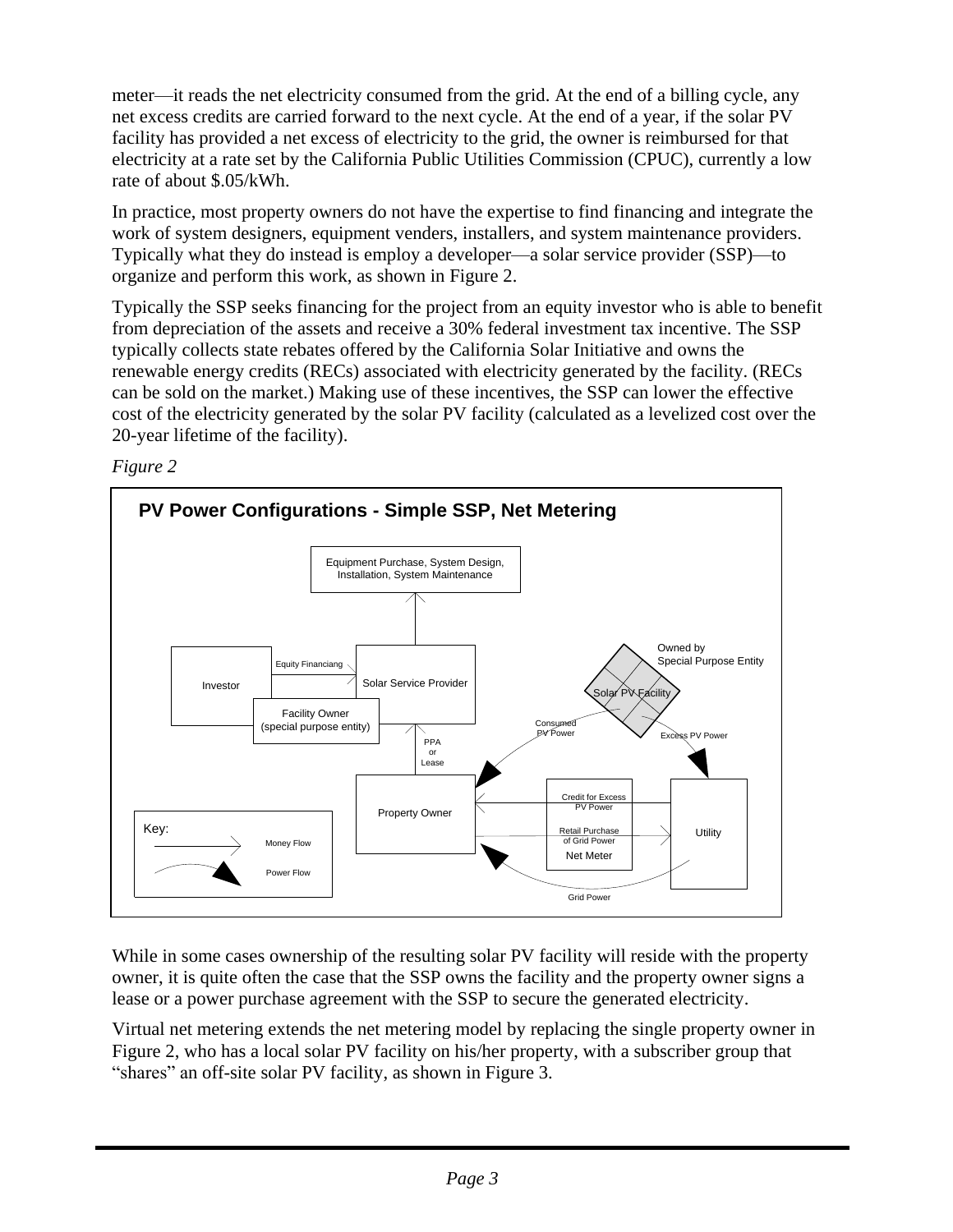*Figure 3*

 $\overline{a}$ 



The subscriber group can be a set of renters who share a solar PV facility located on a multifamily housing property, as in California's Multifamily Affordable Solar Housing (MASH) program, or it could be any arbitrary group of electricity customers that wish to share a solar PV facility located within their utility's service area, as provided for by SB 843.

In the case of virtual net metering, all of a subscriber's electricity comes from the grid—there is no "behind the meter" generation—but the utility treats the subscriber as if he/she were a net metering customer, accounting for his/her share of the solar PV facility's electricity generation as if it were on site, hence the term *virtual* net metering.

Under SB 843, the developer of a shared solar PV facility (the SSP) would rent or own a site on which the solar PV facility would be installed. Shares in the facility would then be offered to subscribers, either as a long-term purchase (repayment of a long-term purchase loan) of a fixed amount of generating capacity (ranging from one kilowatt to two megawatts) or as a power purchase agreement for a number of kilowatt-hours of energy per month.

As with net metering, any excess electricity provided by a subscriber's share beyond what is consumed by the subscriber is fed into the grid and credited against power needed from the grid (for example, at night, when there is inadequate generation from the solar PV facility). At the end of a billing cycle, any net excess credits are carried forward to the next cycle. At the end a year, if the share has provided a net excess of electricity to the grid, the subscriber is reimbursed for that electricity at the same rate set by the CPUC for net metering.

Also like net metering, a combination of tax incentives, depreciated assets, renewable energy credit ownership, and, in this case, *economies of scale*, can, in theory, allow the SSP to generate energy for less cost than what subscribers are paying for their shares, thereby providing the SSP's margin of profit.<sup>3</sup>

<sup>&</sup>lt;sup>3</sup> For a discussion of economies of scale for solar PV, see John Farrell, Institute for Local Self Reliance, at [\(http://energyselfreliantstates.org/content/solar-pv-economies-scale-improve-2010\)](http://energyselfreliantstates.org/content/solar-pv-economies-scale-improve-2010). This report does not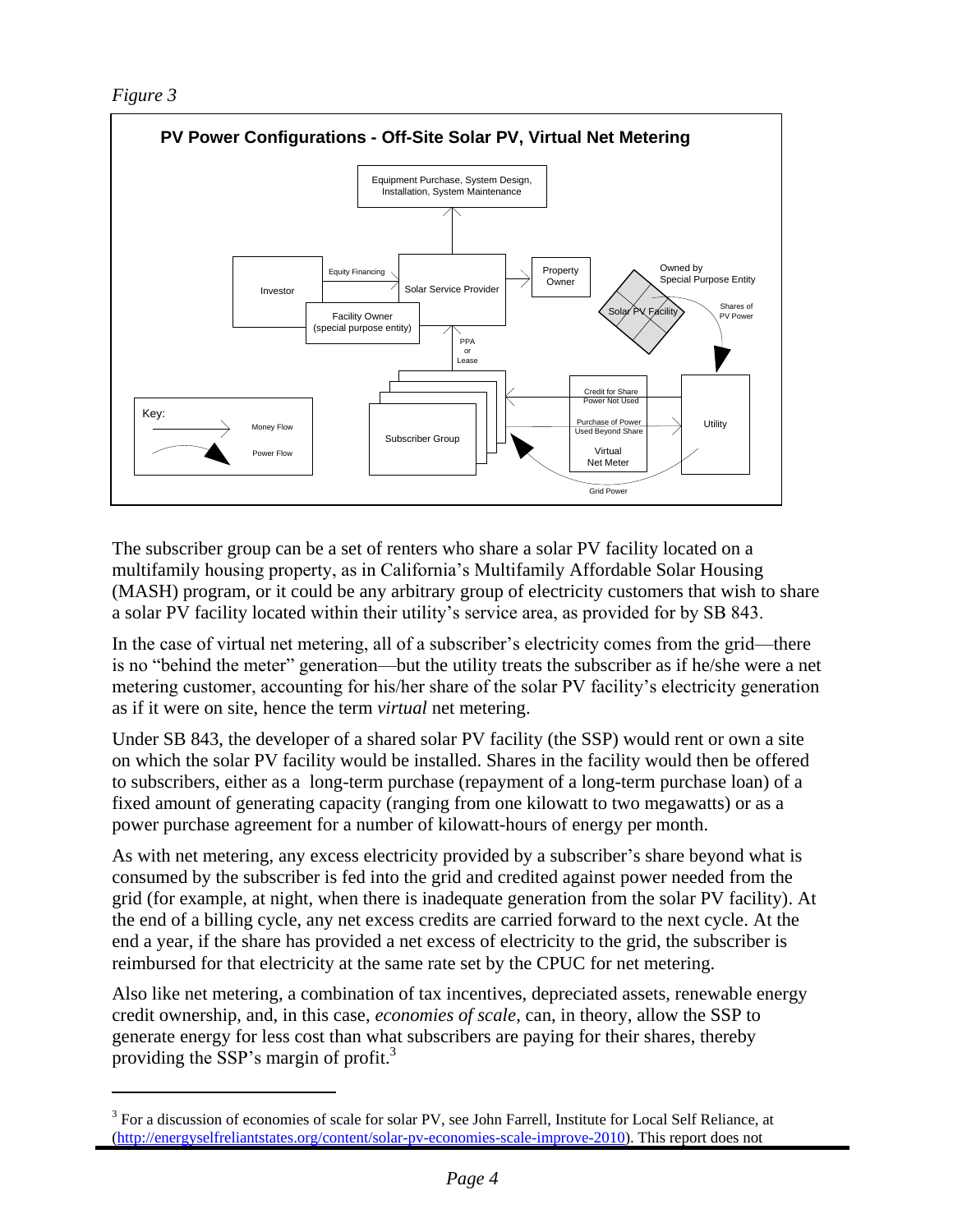This is the basic model implied by SB 843. If the subscriber group is a set of electricity customers in a community sharing a solar PV facility installed in or near that community, one might think of the facility as a "community solar garden."

SB 843 itself does not require a subscriber group to use a solar service provider (SSP) or to seek equity financing for a solar PV facility or do any of the things that cede ownership or control to another entity. It would be possible under the law for a group to organize a project, provide the financing, buy equipment, hire installers, and then own a solar PV facility, and possibly get a better overall deal, just like an individual property owner could. But that is not the model implied by SB 843 because most community groups would not have the financial strength or technical know-how to do this in a way that optimizes costs or quality or financial benefits. And the incentives, like the 30% tax incentive and depreciation allowances and the like, are meant to favor profit-making businesses. See the following two sections.

#### <span id="page-4-0"></span>**The Economics of Net Metering**

 $\overline{a}$ 

Net metering is typically of most benefit to residential utility customers who consume a relatively large amount of electricity. Because utility electric rates are tiered—you pay higher rates as your electricity usage increases—high-end consumers pay premium prices for electricity. The tiered rate structure is meant to discourage high-end consumption and encourage conservation.

What this tiered rate structure means in practice is that high-end customers get greater benefit from a solar PV facility than do low end customers. If energy from an on-site solar PV facility costs \$0.23/kWh<sup>5</sup>, and you are currently paying \$.30/kWh for high-tier usage<sup>6</sup>, then you can save \$0.07/kWh by generating electricity from a solar PV facility on your property. If you are a low-tier customer, however, paying only \$.12/kWh, then installing a solar PV facility would be of no immediate economic benefit. Hence the value of a solar PV facility depends on your level of consumption.

Of course some residential customers install solar PV as a hedge against utility rates that have been rising about 7% per year.<sup>7</sup> So even if solar PV is not cost effective today, it can provide

 $6$  The rates for tiered usage shown are based on the PG&E residential rate structure:

distinguish between rooftop and ground-mounted systems, but these probably have similar characteristics. Economies of scale are not generally due to the fact that panels are that much cheaper in quantity, but because other factors like design, permitting, financing, administrative, legal and other transactional costs are leveraged over more kilowatts as installations get larger.

<sup>&</sup>lt;sup>4</sup> See the description of community solar gardens at the beginning of this document.

<sup>&</sup>lt;sup>5</sup> This is an approximate levelized cost of electricity for residential-scale solar PV in California. It is based on a value (\$0.21) reported for a 2 MW facility by Energy and Environmental Economics (E3) at [http://www.e2.org/ext/doc/SB843\\_Analysis\\_E3\\_20June2011.pdf](http://www.e2.org/ext/doc/SB843_Analysis_E3_20June2011.pdf) adjusted for an approximate time-of-delivery factor (1.3) and then scaled up by a factor (1.4) taken from John Farrell's discussion of economies of scale, previously cited:  $(0.21/1.3) \times 1.4 = 0.23$ .

[http://www.pge.com/tariffs/tm2/pdf/ELEC\\_SCHEDS\\_E-1.pdf.](http://www.pge.com/tariffs/tm2/pdf/ELEC_SCHEDS_E-1.pdf) Note that the rates include a generation charge and a distribution charge (both of which are tiered), as well as a large number of other charges (the biggest of which is the public purpose program charge). Of the three investor-owned utilities in California, only PG&E currently has a tiered structure for the generation component. However, in July 2012, PG&E will be adopting a flat (un-tiered) rate structure for generation charges. This will tend to reduce somewhat the skewing of net metering benefits toward high-end users.

 $7$  The figure 6.8% is quoted in an article by Tioga Energy at [http://www.earthtoys.com/emagazine.php?issue\\_number=08.08.01&article=tiogaenergy.](http://www.earthtoys.com/emagazine.php?issue_number=08.08.01&article=tiogaenergy) A figure of 4.1% is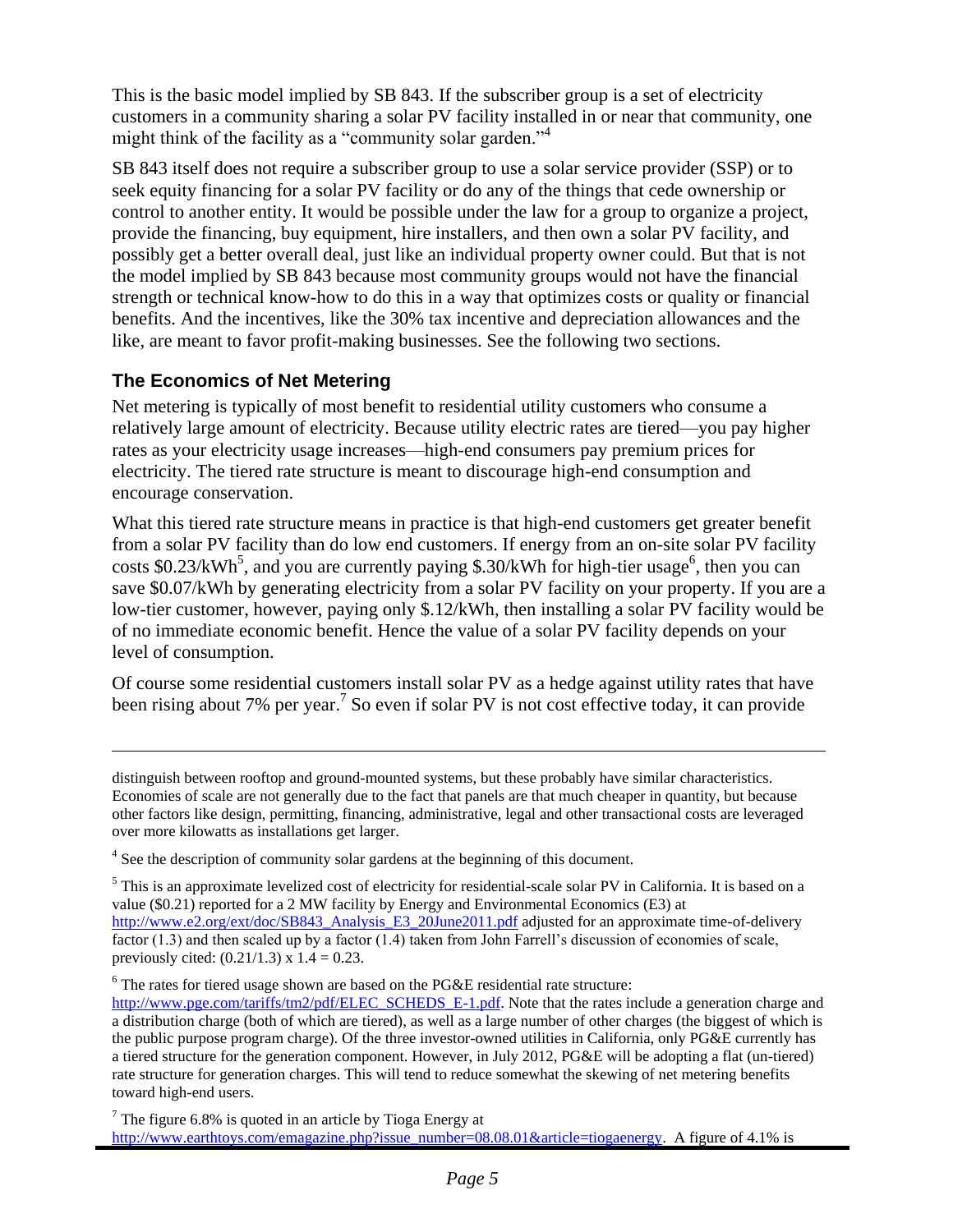price stability against increasing utility rates**.** Future rate increases are not possible to predict with any great degree of accuracy, but the prospect of a fixed rate versus an increasing rate can be persuasive to many.

When you generate on site most of the electricity you consume, any electricity that you need to purchase from the grid is in a lower usage tier, and hence at a lower rate, than would normally have been the case. If you are already a low-tier user, there would be no such advantage. In addition, because of rates set by the CPUC, any net excess generation over the course of a year would not pay for the investment in excess capacity.

What all this means is that net metering is economically most beneficial to high-end energy users. If you have low-end energy requirements because you are poor or because you conserve energy, net metering programs are of little or no direct advantage. In fact, the California Solar Initiative, which provides rebates for solar PV facility installation, is considered a regressive program: surcharges on everyone's energy bills are used to fund subsidies for solar PV facilities that are beneficial mainly for high-end consumers.

In addition, when electricity customers are removed from a utility (essentially what happens when you generate your own power), the utility is left with stranded costs—it can't recover investments it made on behalf of customers it has lost. This puts the burden on the remaining customers. Also, by drawing high-end user revenues away from the utility, net metering drives utilities to obtain more revenue from low-end users—in effect, making low-end users subsidize high-end users.

Furthermore, the tax benefits that make solar PV installations economically viable are mainly accessible to profit-making businesses. Non-profit institutions, public agencies, community organizations, marginal businesses, and most residential homeowners are not generally able to participate in net metering programs without working through an SSP. Not having up-front capital or equity for financing an on-site solar PV facility drives non-profit electricity customers into leasing a facility from an SSP or into purchasing power from an SSP, just to realize even limited benefits from net metering.

Because the benefits of net metering are accessible mostly to high-end electricity users and/or organizations with tax liability, net metering has not been widely adopted, especially in low income communities and in the non-profit sector. To capture these consumers, solar PV development must be de-coupled from electricity consumption and regressive tax incentives that are embodied in net metering.

#### <span id="page-5-0"></span>**The Economics of Virtual Net Metering**

 $\overline{a}$ 

In general, the same economic characteristics hold for virtual net metering as for net metering: if the cost of electricity shares of a solar PV facility (over the long run) is not lower than the price of electricity from the utility (over the long run), there would be little reason to subscribe to a shared facility.

However, one aspect of SB 843 will make it *more* difficult for electricity customers to benefit from virtual net metering than from net metering. With net metering, the cost of electricity generated by an on-site solar PV facility does not have any associated distribution cost. However in the case of SB 843, subscribers of a solar PV facility obtain their share of electricity from the grid and *have to pay distribution charges for that electricity*. Hence the

assumed as a future growth rate by Energy and Environmental Economics (E3) at [http://www.e2.org/ext/doc/SB843\\_Analysis\\_E3\\_20June2011.pdf.](http://www.e2.org/ext/doc/SB843_Analysis_E3_20June2011.pdf)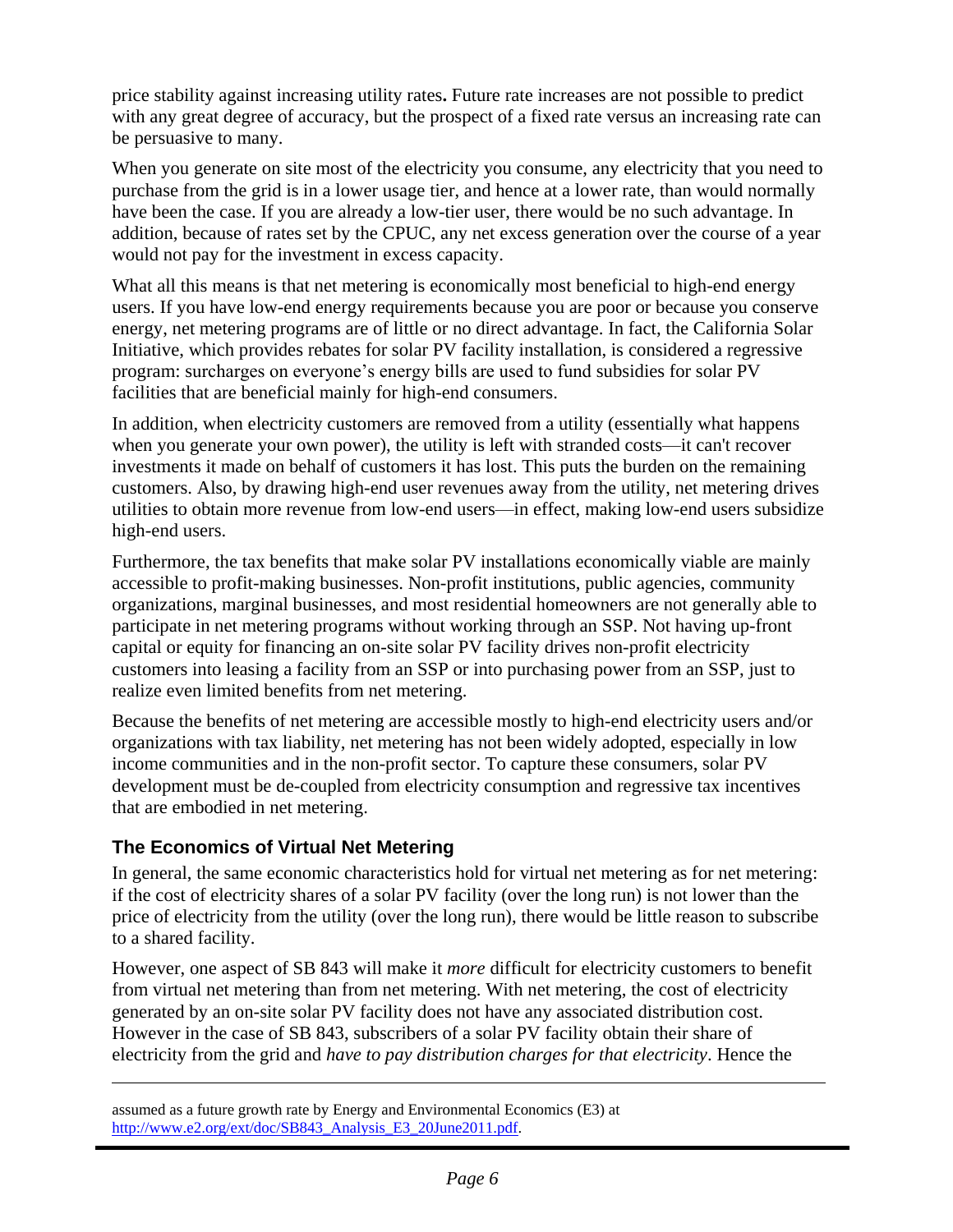cost of electricity from a shared off-site solar PV facility would include not only the cost of generation but also distribution charges, which typically amount to a third to a half of the entire bill.

All other factors being equal, the cost of electricity from an off-site solar PV facility would therefore be considerably higher than from an on-site facility. Put another way, the electricity generated by an off-site solar PV facility will have to compete with the generation-only component of utility electricity rates. This provision significantly changes the economics of virtual net metering compared to net metering.

For example, if a shared solar PV facility were installed over the parking lot of a condominium complex, then condominium-owners who subscribe to the facility would have to pay not only the cost of the electricity generated by the facility, but also distribution charges, even though the facility is on the property. The same would be true for a neighborhood solar PV facility built by a homeowner association to benefit its members.

What this provision of SB 843 means is that developers of shared off-site solar PV facilities will find it more difficult to compete with prices of electricity offered by utilities than is the case for on-site facilities.<sup>8</sup> Developers will therefore be forced to pursue economies of scale developing shared solar PV facilities that are large (probably  $2-20$  MW in size)<sup>9</sup>, in remote or rural locations where land or property values are very low, or where grid interconnection fees are relatively low. In such cases, the subscriber group would generally need to be quite large. (For example, a 3 MW solar PV facility would require about 1,000 residential subscribers.)

Most likely this provision would also mean that the RECs associated with the electric power generated by the facility would be sold by the facility owner in order to lower the price of shares in the facility. Selling the RECs means that the subscriber group cannot claim it is receiving renewable power from the facility: some other party, either the utility or another buyer of the RECs, is the legitimate claimant to the renewable attribute of the power generated and is using the solar PV facility to meet *their* renewable power obligations or commitments.

In the end, what virtual net metering will probably look like under SB 843—in cases where it is economically viable—is essentially a group of subscribers buying power directly from a solar PV facility developer at a price lower than what it would cost from their utility (estimated over 20 years). This is similar to the direct purchase of power by some municipalities and other large institutions that have brokered deals with Direct Access providers. In the case of virtual net metering, however, the "Direct Access" provider is an SSP supplying power to an otherwise unrelated group of subscribers, while the utility accounts for the share of the facility held by each subscriber.

<span id="page-6-0"></span> $\overline{a}$ 

 $8$  This effect is demonstrated by a study of SB 843 by Energy and Environmental Economics (E3) at [http://www.e2.org/ext/doc/SB843\\_Analysis\\_E3\\_20June2011.pdf](http://www.e2.org/ext/doc/SB843_Analysis_E3_20June2011.pdf) that showed that large solar PV facilities in the 2-20 MW range could generate electricity at a levelized cost below the price of utility-supplied electricity only if utility rates were assumed to rise at 4% per year over twenty years. At current rates, even large facilities could not compete with utility rates. This study assumed 2010 capital costs for solar PV, which will probably decrease over the next few years.

<sup>&</sup>lt;sup>9</sup> An example of this scale is the 5 MW Sunset Reservoir project in San Francisco, one of the largest urban solar PV facilities in the country, which covers an area the size of 12 football fields.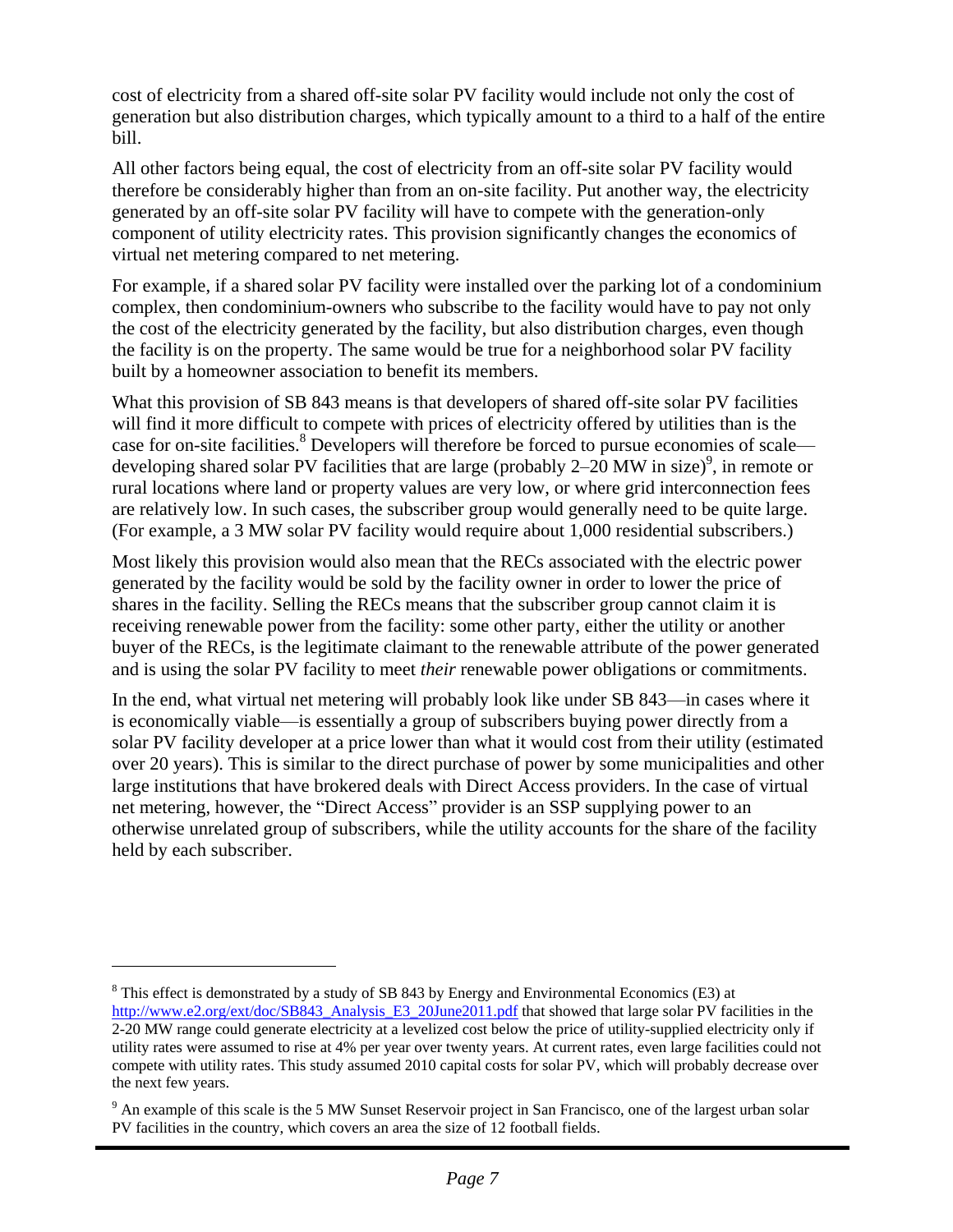### **The Potential for Community Solar Gardens under SB 843**

The impetus for SB 843 is the possibility of tapping a market of electricity consumers, who do not have the opportunity to build on-site solar PV facilities, with the goal of developing profitable solar PV facilities in the 2–20 MW range. These facilities would be located within the distribution system (to not require new transmission lines), but because of their size would not generally be located within urban centers. While they might fill an important development niche between small scale residential/commercial facilities and utility-scale central station power plants, such facilities have little resemblance to community solar gardens.

As mentioned in the introduction of this analysis, the concepts normally associated with the term community solar garden are perhaps best expressed by the Ontario (Canada) Sustainable Energy Association, which describes community power projects as: "a class of sustainable energy projects that are owned, developed and controlled in full or in part (50 per cent or more) by residents of the community in which the project is located."

Under this definition, "community power proponents include local residents, farmer collaboratives, co-operatives, First Nations (Native Americans), municipalities and other institutions working to develop local sustainable energy projects."<sup>10</sup>

While in a strictly technical sense, SB 843 would make it possible for a community-based subscriber group to pool its financial resources and invest in developing a shared solar PV facility from which individual subscribers and the community would benefit, the reality is that because of the economics such a community solar garden arrangement would be relatively difficult to achieve under the virtual net metering model represented by SB 843.

To create a community-based project in which a community installs, collectively owns, and economically benefits from a shared solar PV facility would mean, in essence, that the subscriber group would itself have to act as the equity investor or would have to work through an SSP, which generally owns and controls the facility.

The community-based subscriber group would need to build a solar PV facility in the community and be able to purchase capacity shares of the facility or purchase electricity shares at a price low enough to compete favorably with utility prices. The economics would not appear to be very advantageous, especially at community scale.

Working through an SSP avoids the necessity of up-front financing and leverages tax-based incentives, but ownership and control rests with the SSP and the costs of equity financing combined with the SSP's profit margin could well set a cost on subscriber shares that is prohibitively expensive.

Under conditions like these, it is hard to imagine how a community-based subscriber group in a normal or low-income community, urban or rural, would be able to create under SB 843 a solar PV facility that meets the characteristics itemized in the introduction of this analysis: namely, one located in the community, controlled by the community, providing electricity savings to the community, economic development, jobs, and/or community empowerment.

 $\overline{a}$ 

<sup>&</sup>lt;sup>10</sup> [http://www.ontario-sea.org/Page.asp?PageID=751&SiteNodeID=202&BL\\_ExpandID=44](http://www.ontario-sea.org/Page.asp?PageID=751&SiteNodeID=202&BL_ExpandID=44)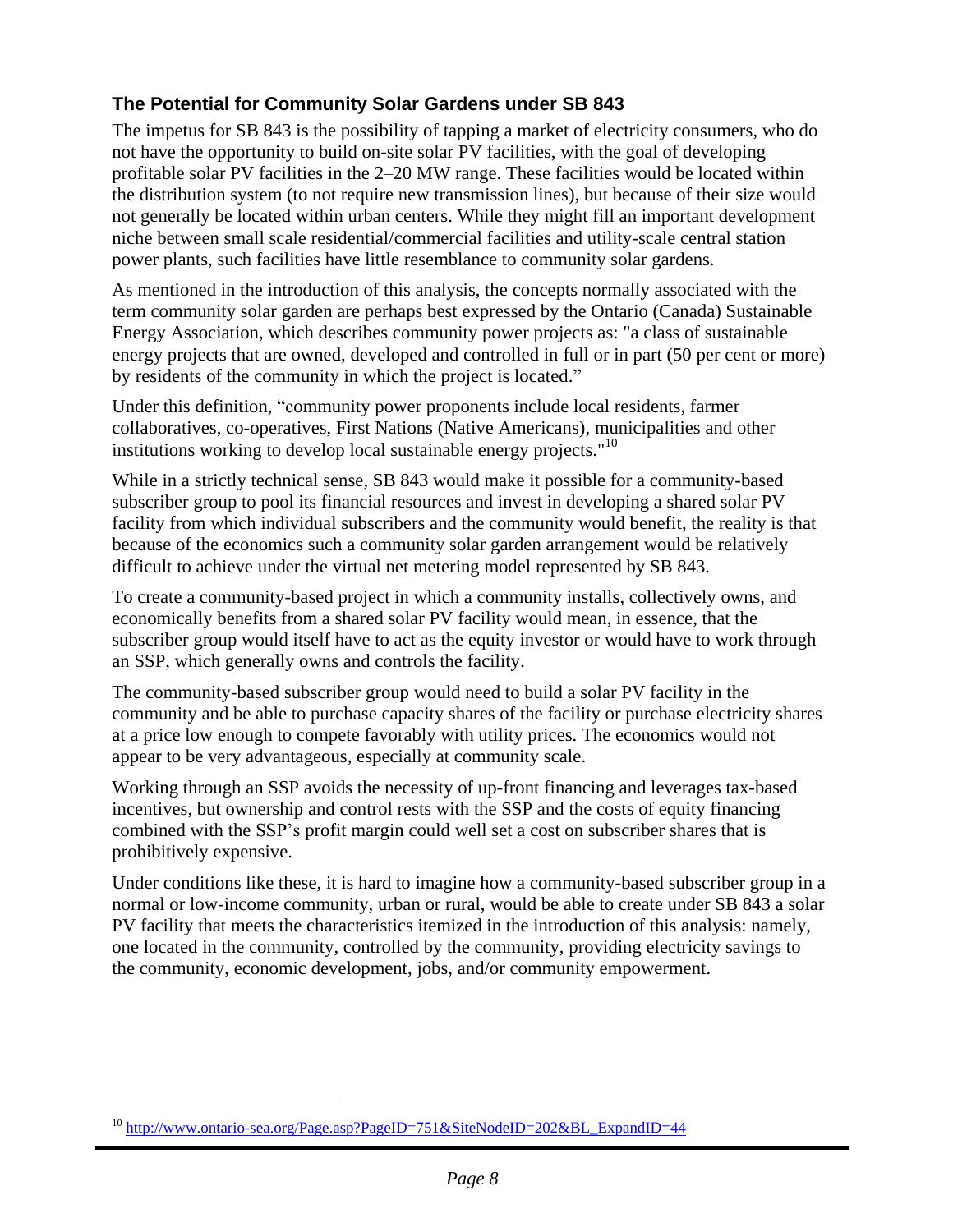## <span id="page-8-0"></span>**Changes to SB 843 Needed to Support Community Solar Gardens**

To address the barriers discussed above, SB 843 would need provisions that further the creation of real community-based solar gardens—addressing location, scale, ownership, affordability, and environmental impact.

The following issues would need to be addressed:

**Location**:

The bill provides no limit on the distance subscribers can be from their shared solar PV facility, requiring only that the facility be in the same utility service territory as subscribers. The PG&E service area extends from Humboldt County all the way down to San Bernardino County.

To promote community solar gardens, SB 843 could require that that a solar PV facility be close to its subscriber group, for example, in the same county or within 10 miles of its subscriber base. Thus, San Francisco residents could participate in installations that are nearby but still outside the city/county proper. This would help ensure that the project would promote local economic development. SB 843 could include provisions that support the use of a local workforce to build and maintain the project and thereby support local training programs.

Better yet, SB 843 could specify that if a shared solar PV facility is within a mile or so of all subscribers (or on the same low voltage distribution circuit), then those subscribers would pay minimal distribution charges on their share of the electricity generated by the facility. This would immediately promote neighborhood-based solar PV development.

**Scale**:

The bill allows for solar PV facilities up to 20 MW (about 160 acres), and the economies of scale will clearly favor developers of large facilities. At this scale, development will be out of reach of urban centers, even large community groups, and local developers. These are not solar gardens—they are industrial-scale solar farms.

To promote community-scale solar gardens SB 843 could provide incentives to encourage development of facilities small enough (generally less than 1 MW) to be sited in populated areas. This would mean adding provisions to SB 843 that reduce capital costs for smaller facilities, such as incentivizing permitting and approval processes that are streamlined below 1 MW, facilitating the aggregation of small projects to minimize transaction costs, or providing incentives for use of commercial urban rooftops, parking lots, or otherwise unproductive urban property.

Another method to incentivize smaller facilities is to implement a tiered REC structure giving a higher price to facilities smaller than 50 kW. (There is a provision in Colorado of this sort.)

#### **Subscriber Ownership and Control**:

SB843 is unclear about how a SSP transfers ownership of the solar PV facility to a subscriber group. The assumption appears to be that ownership resides with the SSP until a facility's end of life. Similarly, the bill has no provisions by which a subscriber group has decision-making power that is exercised democratically, unless the subscriber group is providing the original equity financing of the project.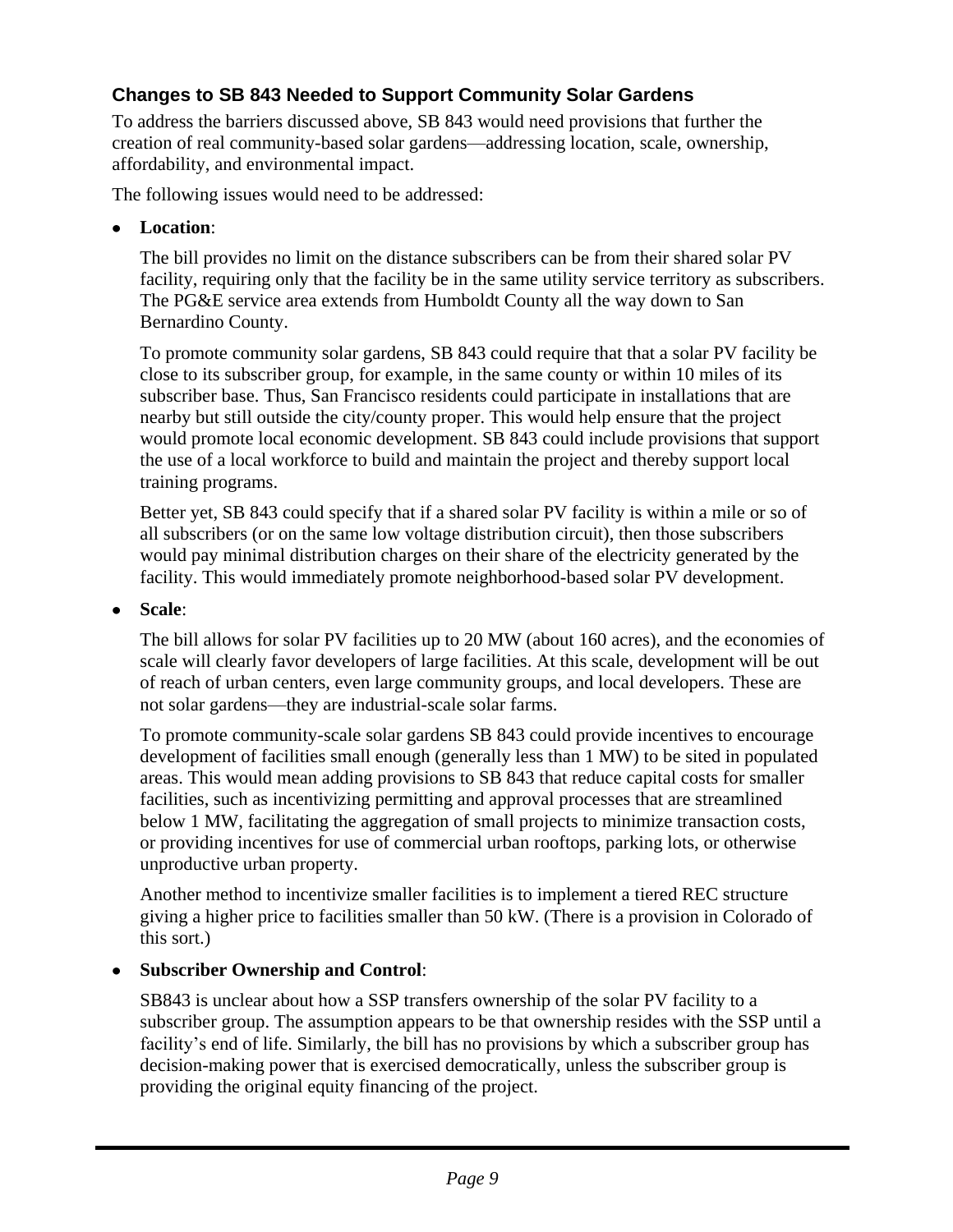To promote community solar gardens SB 843 could encourage mechanisms by which subscriber groups can assume ownership and control of a shared solar PV facility long before its end of life, and specifically after the tax benefits have accrued to the developer. In addition, the financial and governance arrangement could be flexible enough (over 20 years) to allow for residential energy upgrades, battery storage, and other energy enhancements.

### **Low-income Communities**:

The bill assumes standard financing mechanisms and incentives for solar PV facilities that are not accessible to non-profit entities or low-income communities. Such communities would need to employ an SSP, which would essentially deny the community control over the project, and siphon off significant return on investment.

To promote community solar gardens, SB 843 could include provisions that enhance the ability of low income communities to develop shared solar PV facilities, such as low interest financing, accessibility to brownfields or urban disturbed land or rooftops at little or no cost, technical assistance, or other measures that would make shared solar PV facilities more economically viable to such communities.

**Land Use**:

SB843 currently has no provisions requiring responsible land use: that would avoid siting solar PV facilities on agriculturally productive or environmentally sensitive land. Lacking such provisions developers could exploit cheap or readily available private land that would threaten ecologically sensitive habitat or other environmental values. Opposition from environmentalists would create a negative image for solar PV development and undermine the building of a constituency needed to promote local renewable energy development.

To promote community solar gardens SB 843 could foster wise land use that will minimize opposition on environmental grounds to solar PV facilities. It could explicitly call for development on brownfields, marginal agricultural land, rooftops, parking lots, and other disturbed land, while restricting development on agriculturally productive or environmentally sensitive land.

Some of the provisions suggested above for promoting community solar gardens within SB 843 would require financial subsidies or incentives. The fragile economic state of the California budget could be an impediment to providing the financial resources required. However, the development of local renewable power has many economic benefits to the state energy system that can be leveraged to provide such financial resources.

For example, because the generation profile of solar PV coincides with peak power demand (when electricity prices are high), solar PV drives down the overall price of electricity in wholesale electricity markets, resulting in significant savings (this is known as the merit order effect). Hence, the development to scale of solar PV facilities would provide substantial system-wide economic value through avoided costs to utilities. This value can be tapped to provide financial incentives for promoting local renewable generation.

Thus SB 843 could create a Community Solar Gardens Development Fund financed by a small fee deducted from these system-wide savings by utilities for every kWh of electricity generated by new solar PV facilities. This fund would be used to promote the development of community solar gardens—in particular, shared solar PV facilities sized 1 MW and smaller—for subscriber groups consisting of low income communities, non-profit collaboratives, cooperatives, municipalities, and similar communities.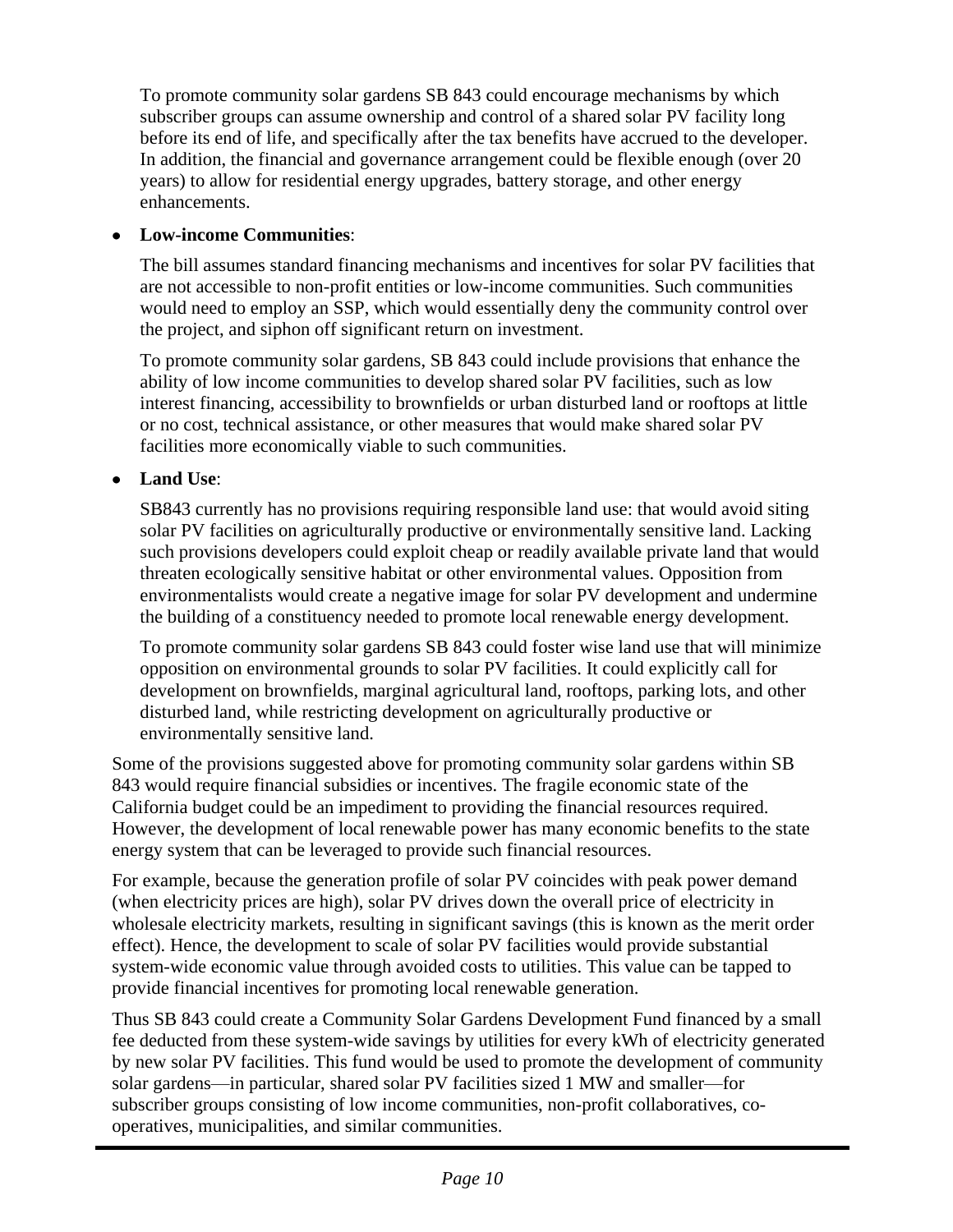The fund could also be financed through a modest, graduated levy on electricity generated by shared solar PV facilities larger than 1 MW. In this way, a small portion of the benefits that accrue from economies of scale under SB 843 could be used to promote development of community solar gardens.

In effect, the operation of a Community Solar Gardens Development Fund is similar to the California Solar Initiative (CSI) program, which taps ratepayer bills to subsidize solar PV installation, except that the CSI residential rooftop program results in more affluent homes being subsidized, while the program being proposed here would incentivize community solar gardens. In fact, the CSI low-income rebates could be modified to allow for funds to be used for solar garden projects in low-income communities.

Because SB 843 as currently written does not address the issues discussed above, which are crucial to the promotion of community solar gardens as the term is generally understood, the "community solar garden" language used by proponents of SB 843 is rather misleading. The changes suggested above regarding location, scale, ownership, affordability, and environmental impact of solar PV facilities under SB 843 could bring the bill into alignment with a framework for virtual net metering that promotes community solar gardens.

## <span id="page-10-0"></span>**Local Clean Energy Alliance Position on SB 843**

Virtual net metering as represented by SB 843 and as currently written, does not unlock the latent potential for expansion of local renewable energy nor does it provide a vehicle for the development of community solar gardens. At a minimum, tapping the potential for community solar gardens would require changes in the bill to promote a qualitatively different kind of solar PV project development.

To the extent that such changes are made in SB 843, the LCEA would support the bill. In the absence of such changes, we would call on promoters of the bill to refrain from marketing the bill as community solar gardens legislation. We would emphasize that it is not a policy likely to encourage the development of local renewable energy, in general, or community solar gardens, in particular.

To successfully promote the development of community solar gardens might require a different kind of policy framework. Both net metering and virtual net metering are based on an approach of crediting electricity consumers for electricity generated by on-site or shared off-site solar PV facilities. In the case of net metering the value of PV-generated electricity is critically dependent on utility pricing policies and user consumption levels; in addition, there is an economic dis-incentive to provide net electricity to the grid. In the case of virtual net metering under SB 843, the value of PV-generated electricity is dependent on the pricing of utilitygenerated electricity, which is heavily subsidized (nuclear power) or based on existing cheap fossil fuel power.

In both net metering and virtual net metering, investment in solar PV electricity is relatively risky and dependent on tax incentives not generally available to local residents, non-profit collaboratives, co-operatives, municipalities, and other institutions working to develop local sustainable energy projects.

To capture these sectors, solar PV development needs be de-coupled from both consumption levels and regressive tax incentives. Instead, solar PV electricity generation needs to be profitable in its own right.

Rather than a consumption-based policy framework, what is needed is a production-based policy framework: one in which the value of solar PV electricity generation is based on the